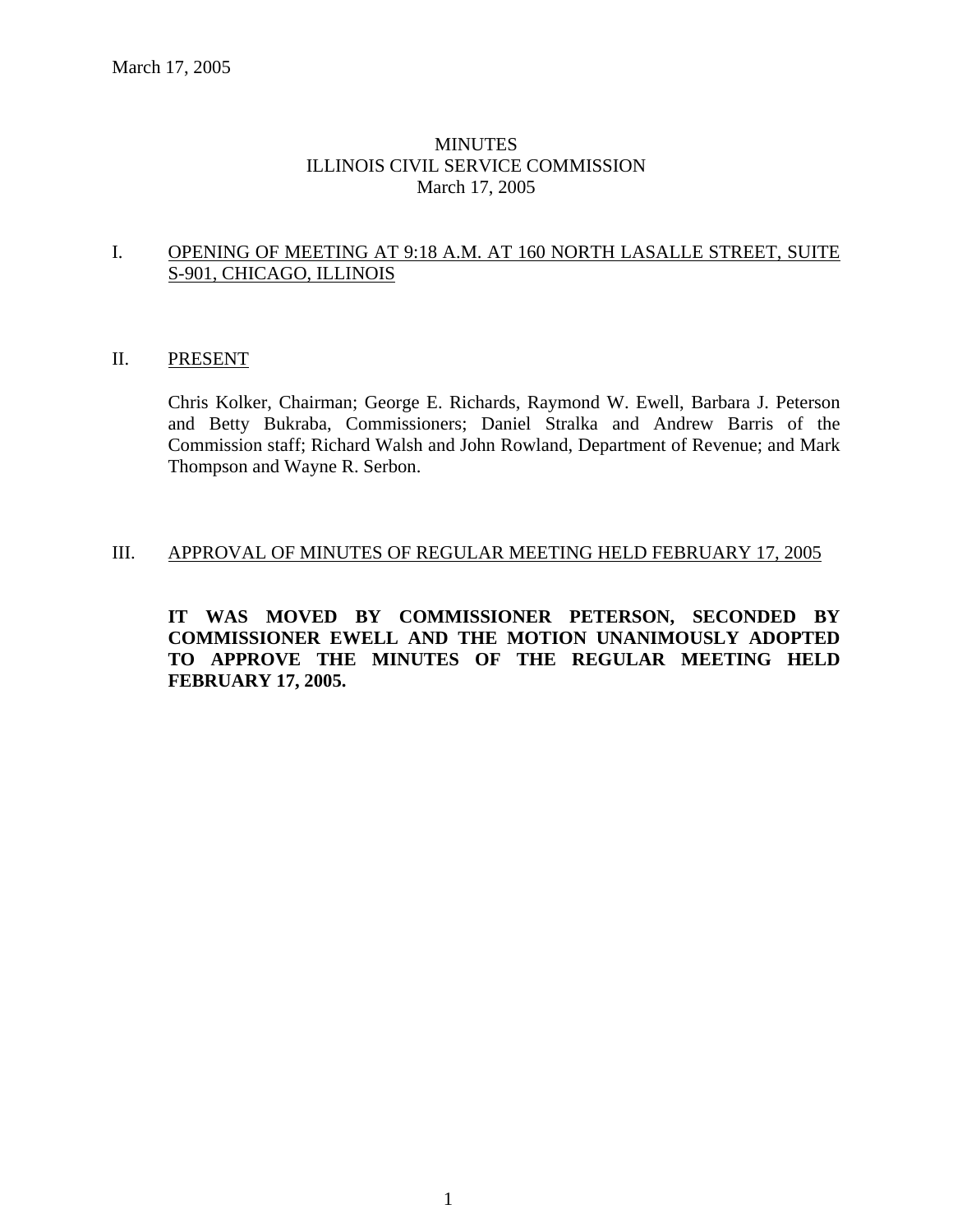#### IV. EXEMPTIONS UNDER SECTION 4d(3) OF THE PERSONNEL CODE

#### **Report on Exempt Positions A.**

|                                       | Total            | Number of Exempt |
|---------------------------------------|------------------|------------------|
| <u>Agency</u>                         | <b>Employees</b> | Positions        |
|                                       |                  |                  |
|                                       |                  |                  |
|                                       |                  |                  |
|                                       |                  |                  |
|                                       |                  |                  |
| Central Management Services  1328 115 |                  |                  |
|                                       |                  |                  |
|                                       |                  |                  |
|                                       |                  |                  |
|                                       |                  |                  |
|                                       |                  |                  |
|                                       |                  |                  |
|                                       |                  |                  |
|                                       |                  |                  |
|                                       |                  |                  |
|                                       |                  |                  |
|                                       |                  |                  |
|                                       |                  |                  |
|                                       |                  |                  |
|                                       |                  |                  |
|                                       |                  |                  |
|                                       |                  |                  |
|                                       |                  |                  |
|                                       |                  |                  |
|                                       |                  |                  |
|                                       |                  |                  |
|                                       |                  |                  |
|                                       |                  |                  |
|                                       |                  |                  |
|                                       |                  |                  |
|                                       |                  |                  |
|                                       |                  |                  |
|                                       |                  |                  |
|                                       |                  |                  |
|                                       |                  |                  |
|                                       |                  |                  |
|                                       |                  |                  |
|                                       |                  |                  |
|                                       |                  |                  |
|                                       |                  |                  |
|                                       |                  |                  |
|                                       |                  |                  |
|                                       |                  |                  |
|                                       |                  |                  |
|                                       |                  |                  |
|                                       |                  |                  |
|                                       |                  |                  |
|                                       |                  |                  |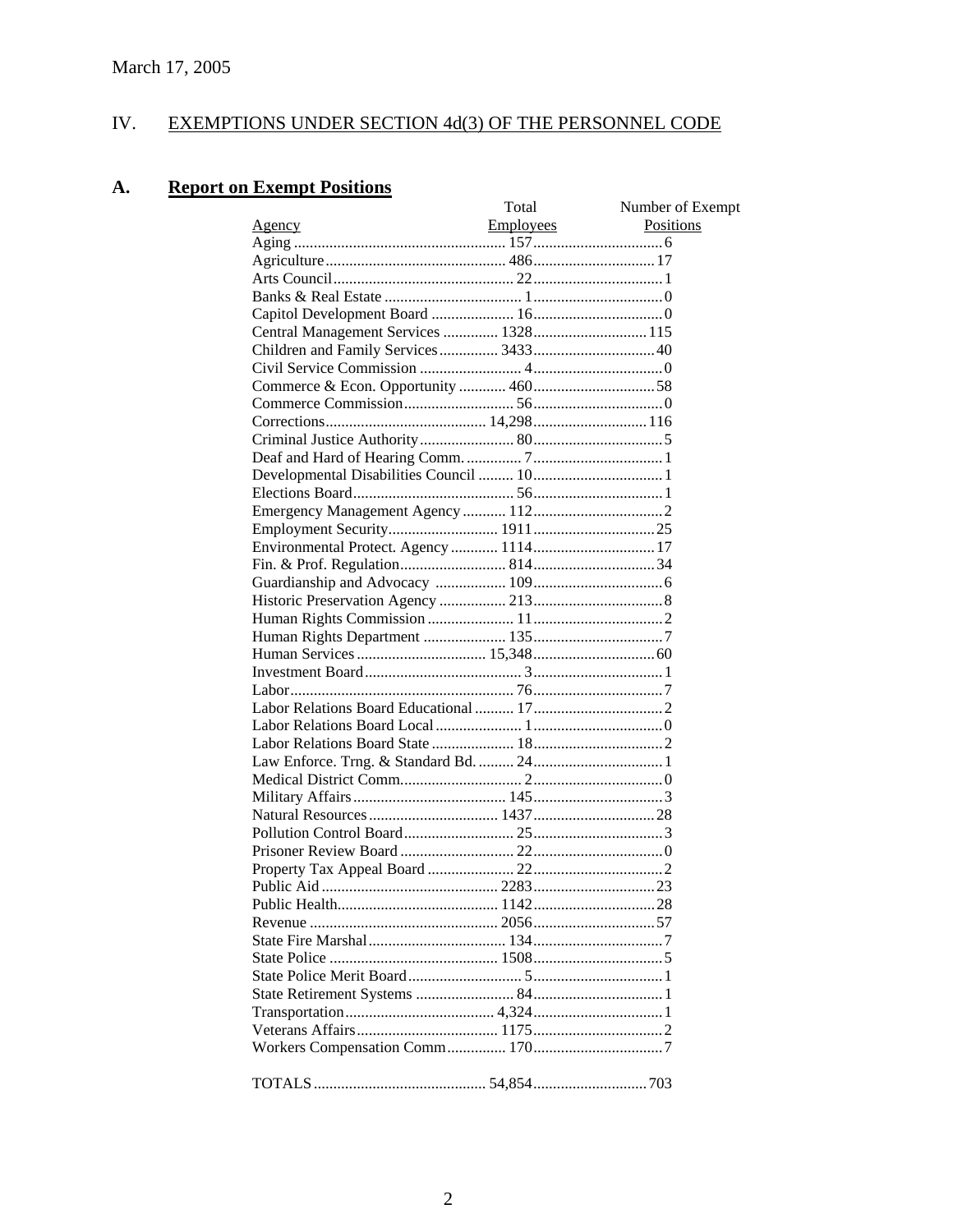### **B. Governing Rule - Jurisdiction B Exemptions**

- a) Before a position shall qualify for exemption from Jurisdiction B under Section 4d(3) of the Personnel Code, the position shall be directly responsible to:
	- 1. The Governor, or
	- 2. A departmental director or assistant director appointed by the Governor, or
	- 3. A board or commission appointed by the Governor, or
	- 4. The head of an agency created by Executive Order, or the director or assistant director of an agency carrying out statutory powers, whose offices are created by the Governor subject to legislative veto under Article V, Section 11, of the Constitution of 1970, which agency head, director, or assistant director may themselves be subject to exemption under Section 4d(3), or
	- 5. In an agency having a statutory assistant director, a deputy director exercising full line authority under the director for all operating entities of the agency, provided the statutory role of assistant director is vacant or is assigned clearly distinct and separate duties from the deputy director and as a colleague to him, or
	- 6. A line position organizationally located between the director and/or assistant director and a subordinate statutorily exempt position(s), provided the position proposed for exemption has line authority over the statutory exempt position(s), or
	- 7. The elected head of an independent agency in the executive, legislative, or judicial branch of government.
- b) If a position meets the above criterion, it must, in addition, be responsible for one or more of the following before it shall be approved as exempt:
	- 1. Directs programs defined by statute and/or departmental, board, or commission policy or possess significant authority when acting in the capacity of a director of programs to bind the agency.
	- 2. Makes decisions in exercising principal responsibility for the determination or execution of policy which fix objectives or state the principles to control action toward operating objectives of one or more divisions, such decisions being subject to review or reversal only by the director, assistant director, board or commission.
	- 3. Participates in the planning and programming of departmental, board, or commission activities, integrating the plans and projections of related divisions, and the scheduling of projected work programs of those agencies.
	- 4. Makes decisions in exercising principal responsibility for the determination or execution of policy which fix objectives or state the principles to control action toward operating objectives of one or more divisions, such decisions being subject to review or reversal only by the director, assistant director, board or commission.
	- 5. Participates in the planning and programming of departmental, board, or commission activities, integrating the plans and projections of related divisions, and the scheduling of projected work programs of those agencies.

**\* \* \* \***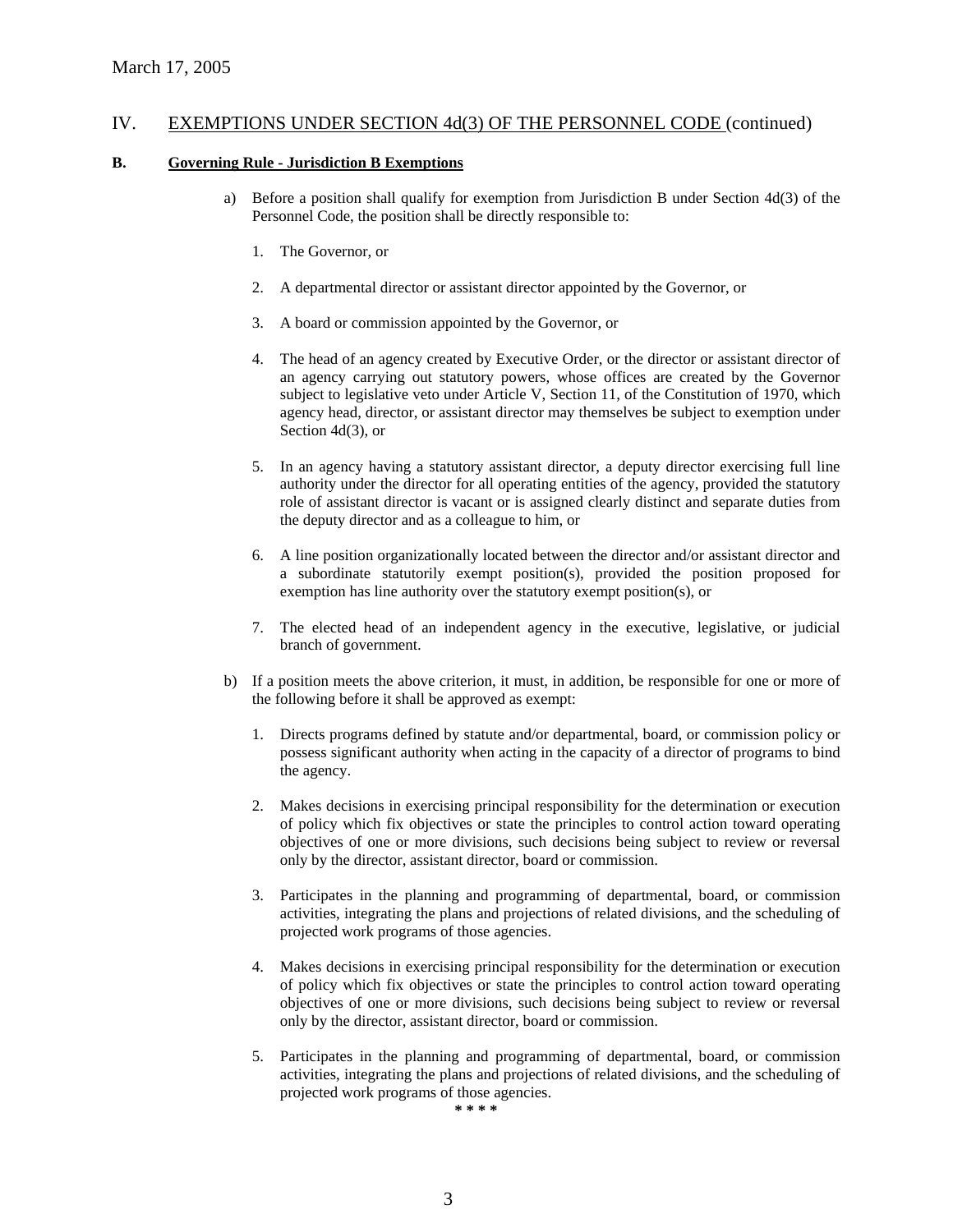Regarding Items C-E, the staff recommended a final continuance upon the request of CMS so it could provide information regarding the potential overlap with pre-existing 4d(3) exempt positions at CMS in addition to addressing issues regarding the reporting requirement. Assistant Executive Director Andrew Barris stated that a meeting with Larry Plummer and Bruce Washington of CMS had been set for April 12, 2005 at 2:00 p.m. as a last attempt to address these concerns.

Regarding Item H, the staff recommended continuing the position until the next meeting in order for the staff to speak with Paul Campbell at CMS regarding the relationship between the proposed position and the current related positions at other agencies.

Regarding Item I, the staff recommended against exemption. In addition to CMS' recommendation against exemption, the staff investigation reflected that the position did not meet the requirements of Rule 11.

Regarding Item K, Barris and Executive Director Daniel Stralka informed the Commissioners that they spoke with Theresa Bietsch at the Department of Public Aid regarding the proposed position. The staff had questions regarding the policy-making responsibilities of the position and the position's Information Technology (IT) responsibilities. Bietsch informed the staff that the position had principle policy-making responsibility for the security measures, which would be needed to maintain client confidentiality while complying with extensive federal HIPAA guidelines. Bietsch stated that HIPAA required automated compliance but a policy needed to be established and maintained in providing the automated data while insuring that the information contained within the database regarding DPA clients would always be protected. Affected DPA clients constitute 80% of its service base, so this policy has a significant client impact. For these reasons, the staff recommended exemption.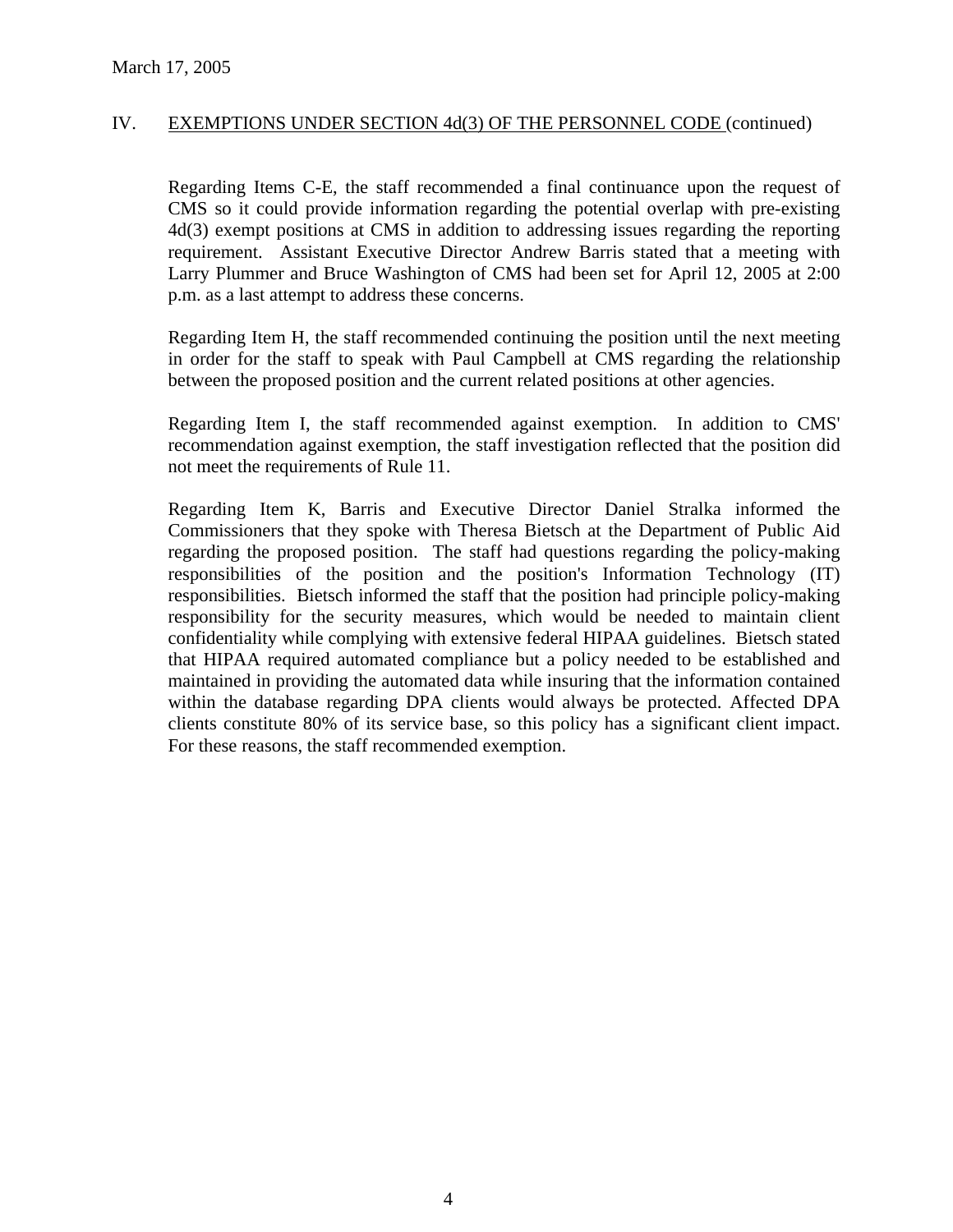**IT WAS MOVED BY COMMISSIONER RICHARDS, SECONDED BY COMMISSIONER BUKRABA AND THE MOTION UNANIMOUSLY ADOPTED TO CONTINUE, DENY OR APPROVE THE REQUESTS FOR 4D(3) EXEMPTION FOR THE FOLLOWING POSITIONS IN ACCORDANCE WITH STAFF RECOMMENDATION.** 

### **C. Requests for 4d(3) Exemption Continued by the Commission**

**The following 4d(3) requests for exemption were continued at the March 17, 2005 meeting until the April 21, 2005 meeting:** 

| Agency:                 | <b>Central Management Services</b>                                                                   |
|-------------------------|------------------------------------------------------------------------------------------------------|
| <b>Position Title:</b>  | Senior Public Service Administrator                                                                  |
| <b>Position Number:</b> | 40070-37-62-400-00-01                                                                                |
| Bureau/Division:        | Bureau of Property Management/Transactions & Property                                                |
| Incumbent:              | Vacant                                                                                               |
| Supervisor:             | Manager of Transactions and Property Administration                                                  |
| Location:               | <b>Cook County</b>                                                                                   |
| Agency:                 | <b>Central Management Services</b>                                                                   |
| <b>Position Title:</b>  | Senior Public Service Administrator                                                                  |
| <b>Position Number:</b> | 40070-37-62-300-00-01                                                                                |
| Bureau/Division:        | Bureau of Property Management/Transactions & Property<br>Administration-Central and Southern Regions |
| Incumbent:              | Vacant                                                                                               |
| Supervisor:             | Manager of Transactions and Property Administration                                                  |
| Location:               | <b>Sangamon County</b>                                                                               |
| Agency:                 | <b>Central Management Services</b>                                                                   |
| <b>Position Title:</b>  | Senior Public Service Administrator                                                                  |
| <b>Position Number:</b> | 40070-37-62-200-00-01                                                                                |
| Bureau/Division:        | <b>Bureau Of Property Management/Transactions Property</b>                                           |
|                         | Administration-Chicago and Northern Regions                                                          |
| Incumbent:              | Vacant                                                                                               |
| Supervisor:             | Manager of Transactions and Property Administration                                                  |
| Location:               | <b>Cook County</b>                                                                                   |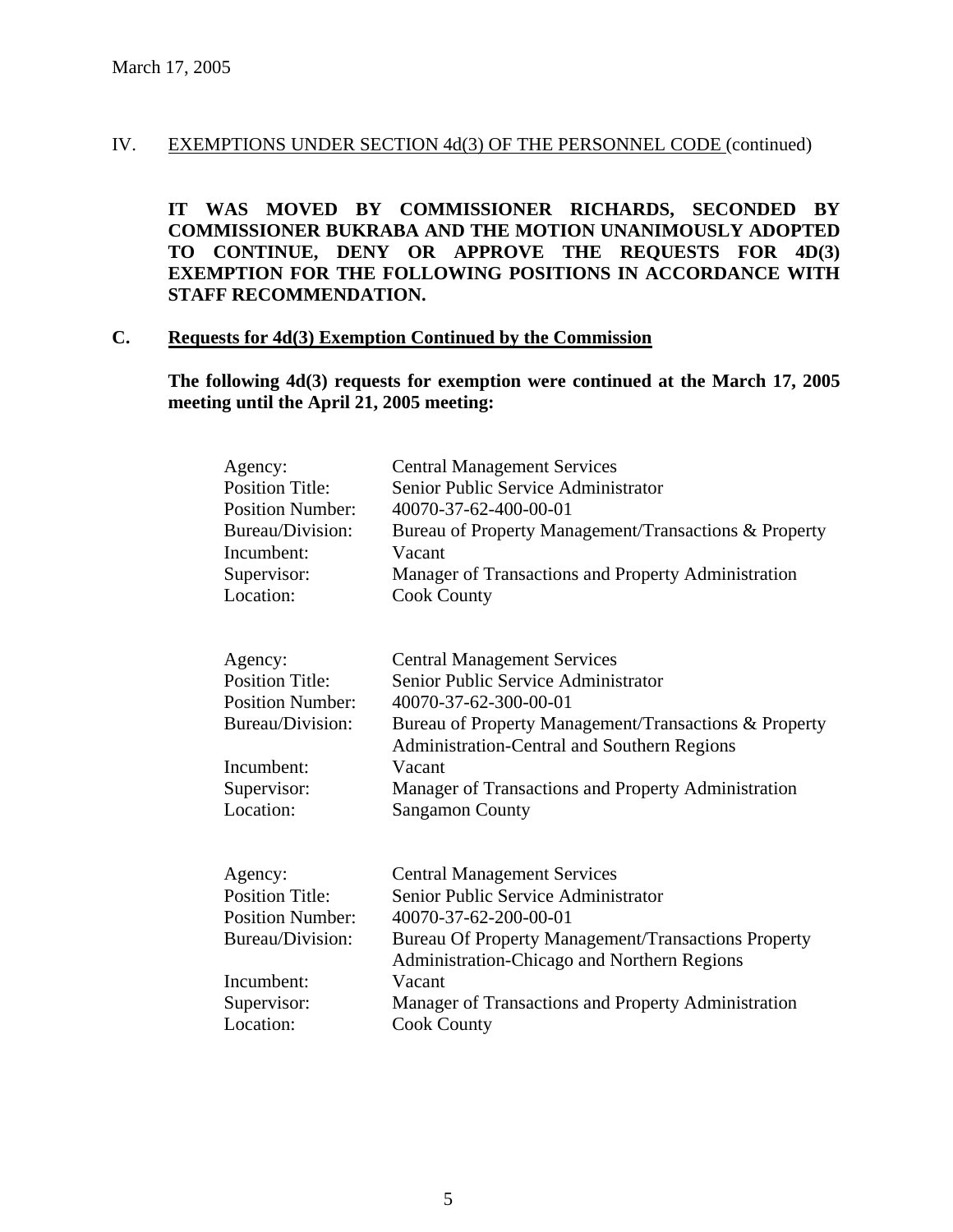| Agency:                 | Department of Financial and Professional Regulation |
|-------------------------|-----------------------------------------------------|
| <b>Position Title:</b>  | Senior Public Service Administrator                 |
| <b>Position Number:</b> | 40070-13-02-200-00-01                               |
| Division:               | <b>Purchasing Officer</b>                           |
| Incumbent:              | Vacant                                              |
| Supervisor:             | Manager/Transactions and Property Administration    |
| Location:               | <b>Cook County</b>                                  |

### **D. Request for 4d(3) Exemption Denied by the Commission**

**The following 4d(3) request for exemption was denied at the March 17, 2005 meeting:** 

| Agency:                 | Department of Financial and Professional Regulation |
|-------------------------|-----------------------------------------------------|
| <b>Position Title:</b>  | Senior Public Service Administrator                 |
| <b>Position Number:</b> | 40070-13-10-403-00-01                               |
| Division:               | <b>Thrifts Division Spokesperson</b>                |
| Incumbent:              | Vacant                                              |
| Supervisor:             | SPSA (40070-13-10-400-00-01)                        |
| Location:               | <b>Cook County</b>                                  |

## **E. Requests for 4d(3) Exemption Approved by the Commission**

## **The following 4d(3) requests for exemption were approved at the March 17, 2005 meeting:**

| Agency:   |                         | Department of Employment Security      |
|-----------|-------------------------|----------------------------------------|
|           | <b>Position Title:</b>  | Senior Public Service Administrator    |
|           | <b>Position Number:</b> | 40070-44-07-000-00-01                  |
| Division: |                         | <b>Office of Legal Counsel</b>         |
|           | Incumbent:              | Joseph P. Mueller                      |
|           | Supervisor:             | Director                               |
| Location: |                         | <b>Sangamon County</b>                 |
|           |                         |                                        |
| Agency:   |                         | <b>Environmental Protection Agency</b> |
|           |                         |                                        |
|           | <b>Position Title:</b>  | Senior Public Service Administrator    |
|           | <b>Position Number:</b> | 40070-46-14-000-00-01                  |
| Division: |                         | Bureau of Water Chief                  |
|           | Incumbent:              | Marcia Willhite                        |
|           | Supervisor:             | Deputy Director                        |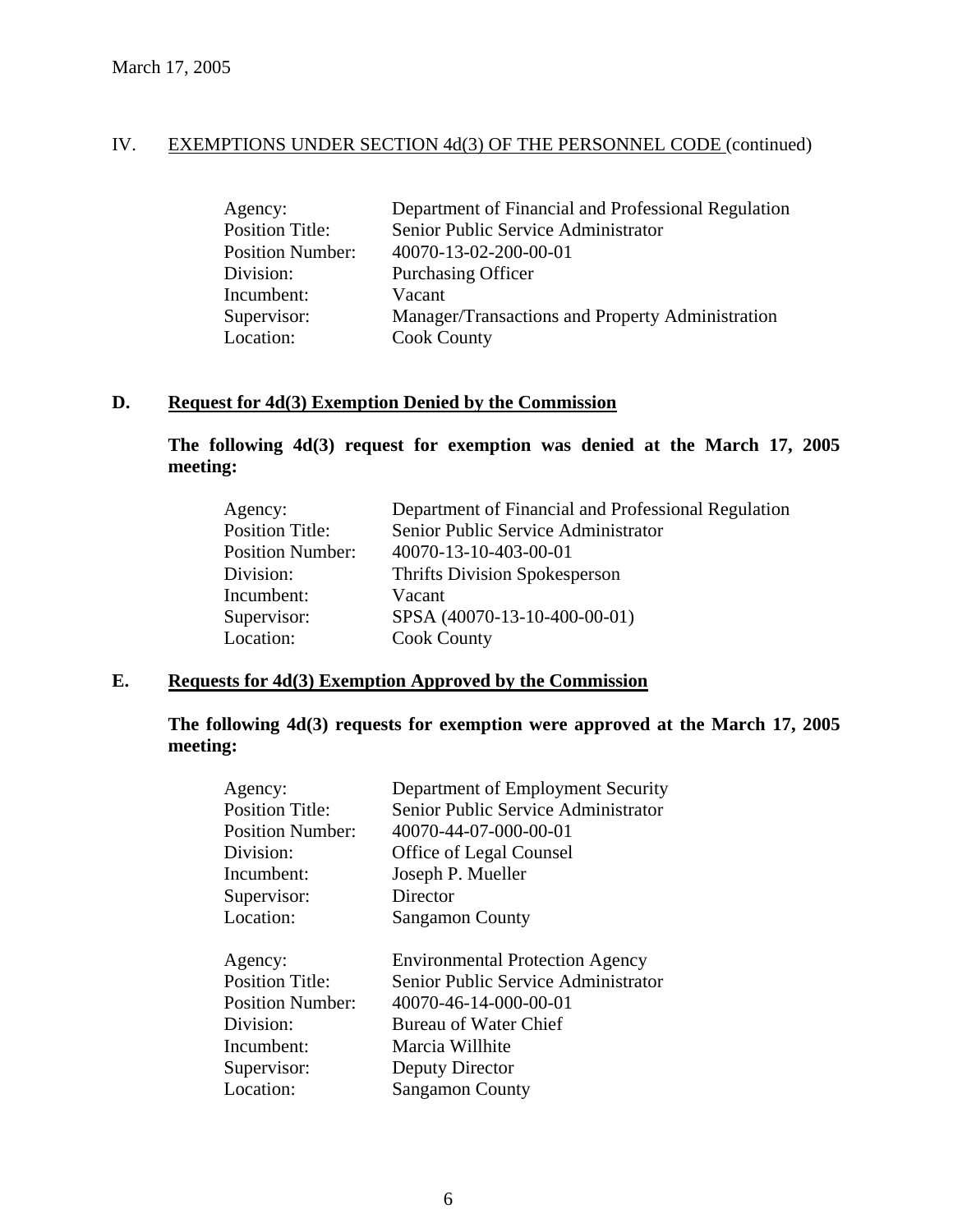| Agency:                 | <b>Illinois State Police</b>          |
|-------------------------|---------------------------------------|
| <b>Position Title:</b>  | Senior Public Service Administrator   |
| <b>Position Number:</b> | 40070-21-12-000-00-01                 |
| Division:               | Administration                        |
| Incumbent:              | Vacant                                |
| Supervisor:             | Deputy Director of Administration     |
| Location:               | <b>Sangamon County</b>                |
| Agency:                 | Department of Public Aid              |
| <b>Position Title:</b>  | Senior Public Service Administrator   |
| <b>Position Number:</b> | 40070-33-00-000-20-22                 |
| Division:               | <b>Computer Security Policy/HIPAA</b> |
| Incumbent:              | Vacant                                |
| Supervisor:             | Director                              |
| Location:               | <b>Cook County</b>                    |
| Agency:                 | Department of Veterans' Affairs       |
| <b>Position Title:</b>  | Senior Public Service Administrator   |
| <b>Position Number:</b> | 40070-34-00-300-00-01                 |
| Division:               | Director's Office                     |
| Incumbent:              | Vacant                                |
| Supervisor:             | Director                              |
| Location:               | <b>Sangamon County</b>                |
|                         |                                       |

### V. MOTION TO GO INTO EXECUTIVE SESSION

## **IT WAS MOVED BY COMMISSIONER PETERSON SECONDED BY COMMISSIONER RICHARDS AND THE MOTION UNANIMOUSLY ADOPTED TO HOLD AN EXECUTIVE SESSION TO CONSIDER APPEALS OF DISMISSAL FILED WITH THE COMMISSION.**

### VI. RECONVENE MEETING

Upon due and proper notice the regular meeting of the Illinois Civil Service Commission was reconvened at 160 North LaSalle Street, Suite S-901, Chicago, Illinois.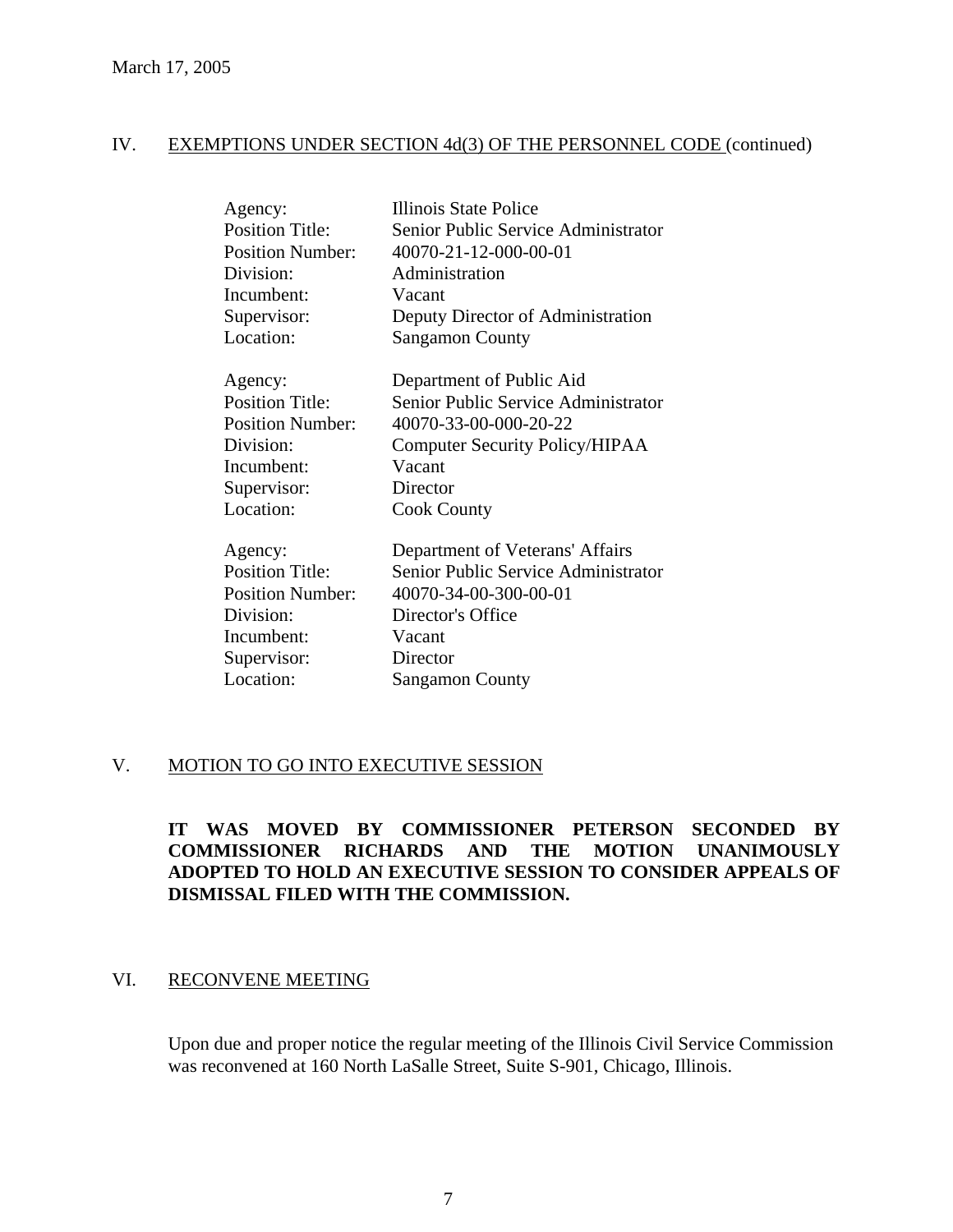## VI. RECONVENE MEETING (continued)

### **PRESENT**

Chris Kolker, Chairman; George E. Richards, Raymond W. Ewell, Barbara J. Peterson and Betty Bukraba, Commissioners; Daniel Stralka and Andrew Barris of the Commission staff; Richard Walsh and John Rowland, Department of Revenue; and Mark Thompson and Wayne R. Serbon.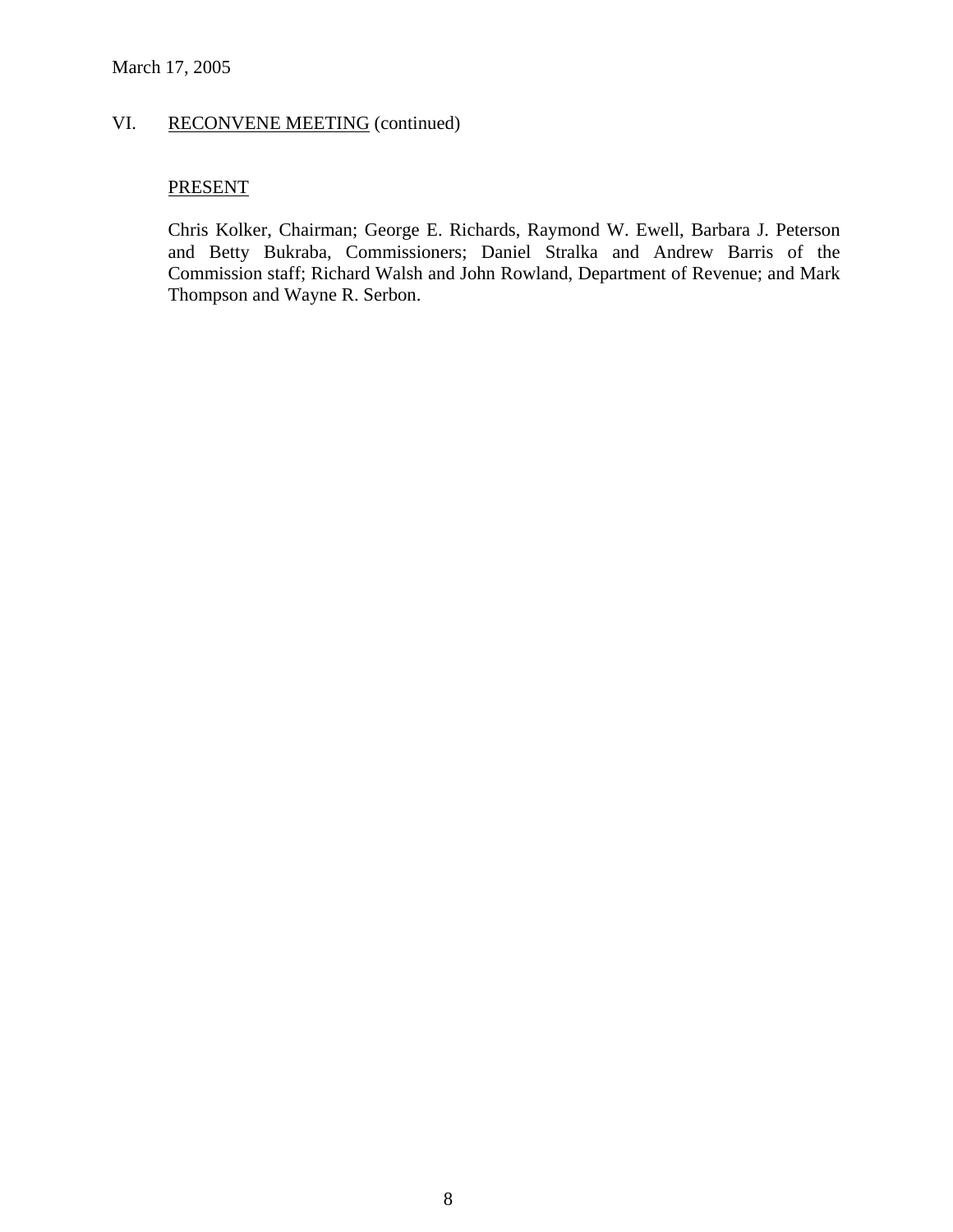### VII. NON-MERIT APPOINTMENT REPORT

The Personnel Code permits non-merit appointments for a limited period of time, i.e., emergency appointments shall not exceed 60 days and shall not be renewed, and positions shall not be filled on a temporary or provisional basis for more than six months out of any twelve-month period. Consecutive non-merit appointments are not violative of the Code, however, they do present a possible evasion of merit principles and should be monitored. Set forth below is the number of consecutive non-merit appointments made by each department. These statistics are from the Department of Central Management Services consecutive non-merit report as of February 28, 2005.

|                                    | 1/31/05 | 2/28/05 |
|------------------------------------|---------|---------|
| <b>Central Management Services</b> |         | 3       |
| Children & Family Services         |         |         |
| Comm. & Econ. Opportunity          |         |         |
| <b>Employment Security</b>         |         |         |
| <b>Human Services</b>              |         |         |
| Labor                              |         |         |
| <b>Natural Resources</b>           |         |         |
| Property Tax Appeal Board          |         |         |
| Public Aid                         |         |         |
| <b>Public Health</b>               |         |         |
| Revenue                            |         |         |
| <b>State Fire Marshal</b>          |         |         |
| <b>State Retirement Systems</b>    |         |         |
| Transportation                     | 8       | 12      |
| Totals                             |         | 45      |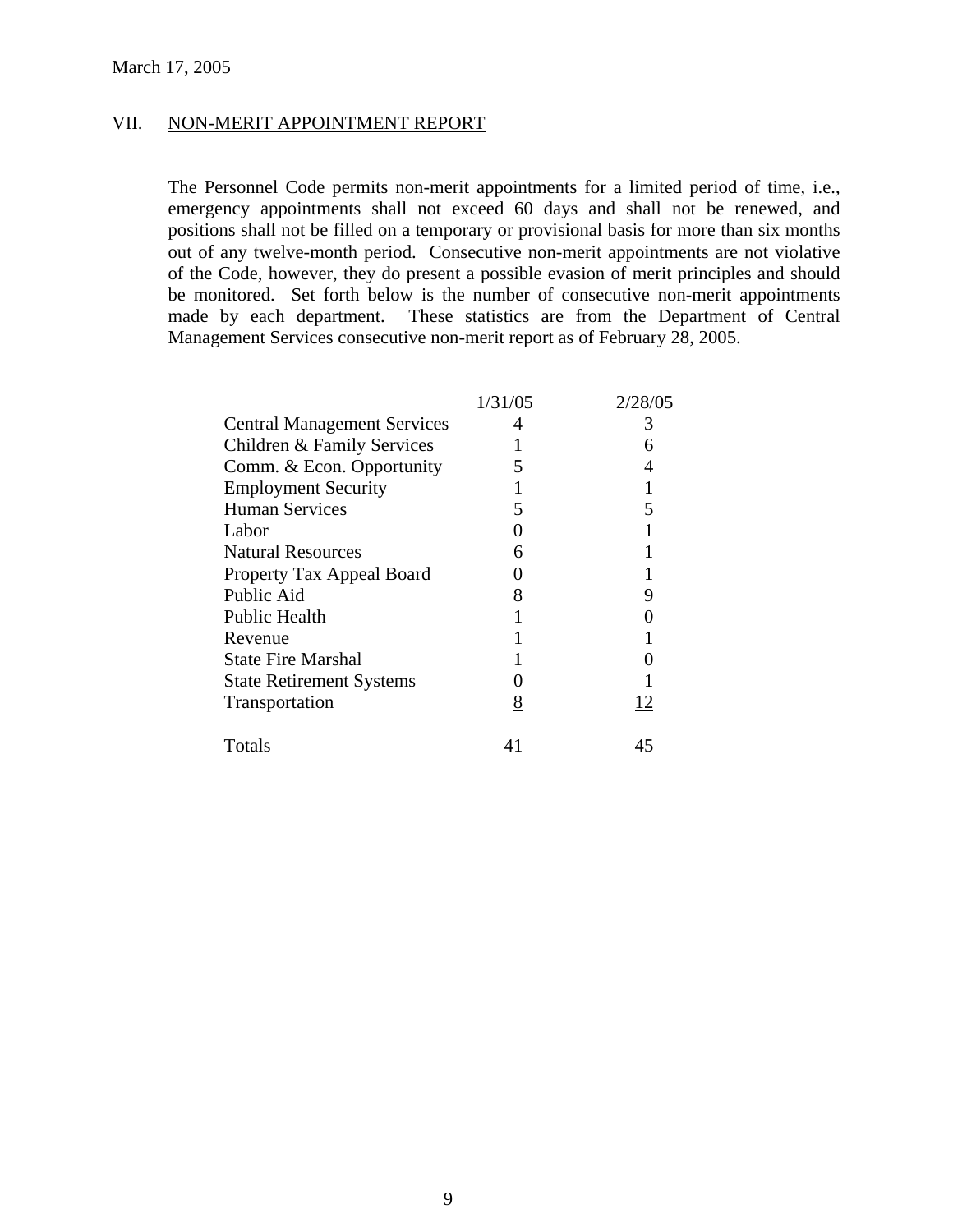### VIII. PUBLICLY ANNOUNCED DECISIONS RESULTING FROM APPEAL

| DA-90-V1   |                          |                      |                       |
|------------|--------------------------|----------------------|-----------------------|
| Respondent | <b>Elizabeth Terrell</b> | <b>Appeal Date</b>   | 2/13/01               |
| Agency     | <b>DHS</b>               | <b>Decision Date</b> | 8/08/02; 12/18/03     |
| Type of    | Discharge                | ALJ                  | <b>Leonard Sacks</b>  |
| Appeal     |                          |                      |                       |
| Change(s)  | Recipient Abuse.         | Recommended          | Charges Not Proven;   |
|            |                          | Decision             | <b>ALJ</b> Recommends |
|            |                          |                      | Respondent be         |
|            |                          |                      | Reinstated.           |

#### • **DISCHARGE (On Remand) DA-38-01**

**IT WAS MOVED BY COMMISSIONER RICHARDS, SECONDED BY COMMISSIONER PETERSON AND BY ROLL CALL VOTE THE MOTION ADOPTED 4-0 TO AFFIRM THE DETAILED FINDINGS OF FACT AND LAW IN SUPPORT OF THE COMMISSION'S DECEMBER 18, 2003 DECISION THAT THE RESPONDENT, ELIZABETH TERRELL, BE DISCHARGED FROM HER POSITION OF MENTAL HEALTH TECHNICIAN II WITH THE DEPARTMENT OF HUMAN SERVICES, STATE OF ILLINOIS. CHAIRMAN KOLKER ABSTAINED.** 

### • **DISCHARGE (On Remand)**

**DA-91-04**

| Respondent   Alvin Bond |                       | <b>Appeal Date</b>   | 4/16/05                  |
|-------------------------|-----------------------|----------------------|--------------------------|
| Agency                  | DOT                   | <b>Decision Date</b> | 3/2/05                   |
| Type of                 | Discharge             | ALJ                  | Daniel Stralka           |
| Appeal                  |                       |                      |                          |
| Change(s)               | <b>Absent Without</b> | Recommended          | <b>Charges Partially</b> |
|                         | Approved Leave.       | Decision             | Proven; Discharge        |
|                         |                       |                      | Upheld.                  |

**IT WAS MOVED BY COMMISSIONER PETERSON, SECONDED BY COMMISSIONER EWELL AND BY ROLL CALL VOTE THE MOTION UNANIMOUSLY ADOPTED TO REJECT THE ADMINISTRATIVE LAW JUDGE'S RECOMMENDED DECISION (ON REMAND) AND REMAND IT TO THE ADMINISTRATIVE LAW JUDGE FOR THE PURPOSE OF FURTHER PROCEEDINGS AND THE TAKING OF ADDITIONAL EVIDENCE.**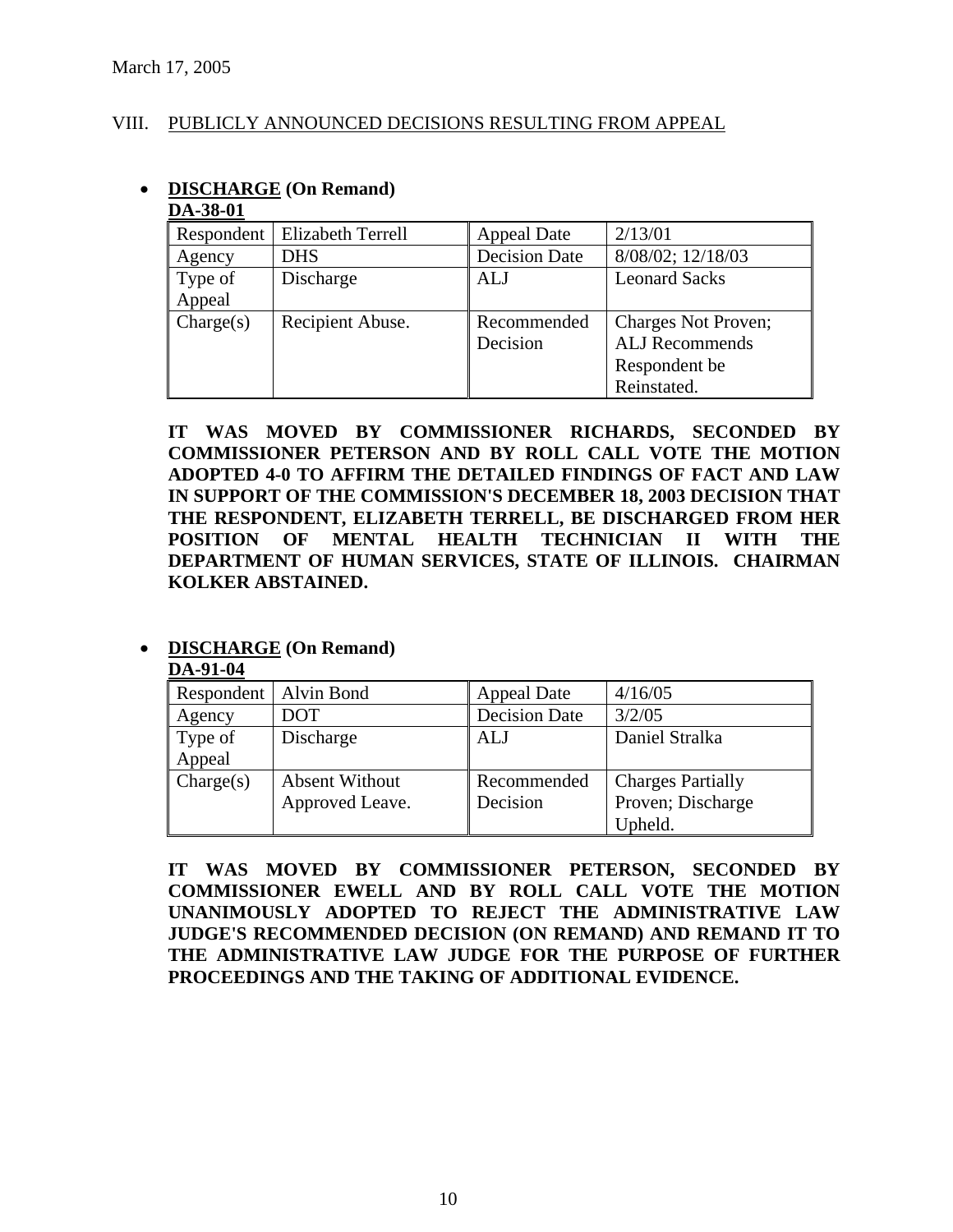• **DISCHARGE (On Remand)** 

### VIII. PUBLICLY ANNOUNCED DECISIONS RESULTING FROM APPEAL (continued)

| DA-60-04          |                  |                         |                                                          |  |
|-------------------|------------------|-------------------------|----------------------------------------------------------|--|
| Respondent        | Oyindamola Omole | Appeal Date             | 9/20/03                                                  |  |
| Agency            | <b>DHS</b>       | Decision Date           | 2/8/05                                                   |  |
| Type of<br>Appeal | Discharge        | <b>ALJ</b>              | <b>Andrew Barris</b>                                     |  |
| Change(s)         | Neglect.         | Recommended<br>Decision | <b>Charges Partially</b><br>Proven; Discharge<br>Upheld. |  |

### **IT WAS MOVED BY COMMISSIONER EWELL, SECONDED BY COMMISSIONER PETERSON AND BY ROLL CALL VOTE THE MOTION UNANIMOUSLY ADOPTED TO AFFIRM THE ADMINISTRATIVE LAW JUDGE'S RECOMMENDED DECISION (ON REMAND) THAT THE RESPONDENT, OYINDAMOLA OMOLE, BE DISCHARGED FROM HER POSITION OF REGISTERED NURSE I WITH THE DEPARTMENT OF HUMAN SERVICES, STATE OF ILLINOIS.**

## • **DISCHARGE**

### **DA-94-04**

| Respondent | Patricia L. Hammonds      | <b>Appeal Date</b>   | 5/10/04                  |
|------------|---------------------------|----------------------|--------------------------|
| Agency     | <b>DCFS</b>               | <b>Decision Date</b> | 3/08/05                  |
| Type of    | Discharge                 | <b>ALJ</b>           | <b>Andrew Barris</b>     |
| Appeal     |                           |                      |                          |
| Change(s)  | <b>Conduct Unbecoming</b> | Recommended          | <b>Charges Partially</b> |
|            | A State Employee;         | Decision             | Proven; 30-Day           |
|            | Retaliation.              |                      | Suspension in Lieu of    |
|            |                           |                      | Discharge.               |

**IT WAS MOVED BY COMMISSIONER PETERSON, SECONDED BY COMMISSIONER RICHARDS AND BY ROLL CALL VOTE THE MOTION UNANIMOUSLY ADOPTED TO AFFIRM THE RECOMMENDED DECISION THAT THE APPEAL OF THE RESPONDENT BE UPHELD AND SUBSTITUTE A 90-DAY SUSPENSION IN LIEU OF THE 30-DAY SUSPENSION OF THE RESPONDENT, PATRICIA L. HAMMONDS.**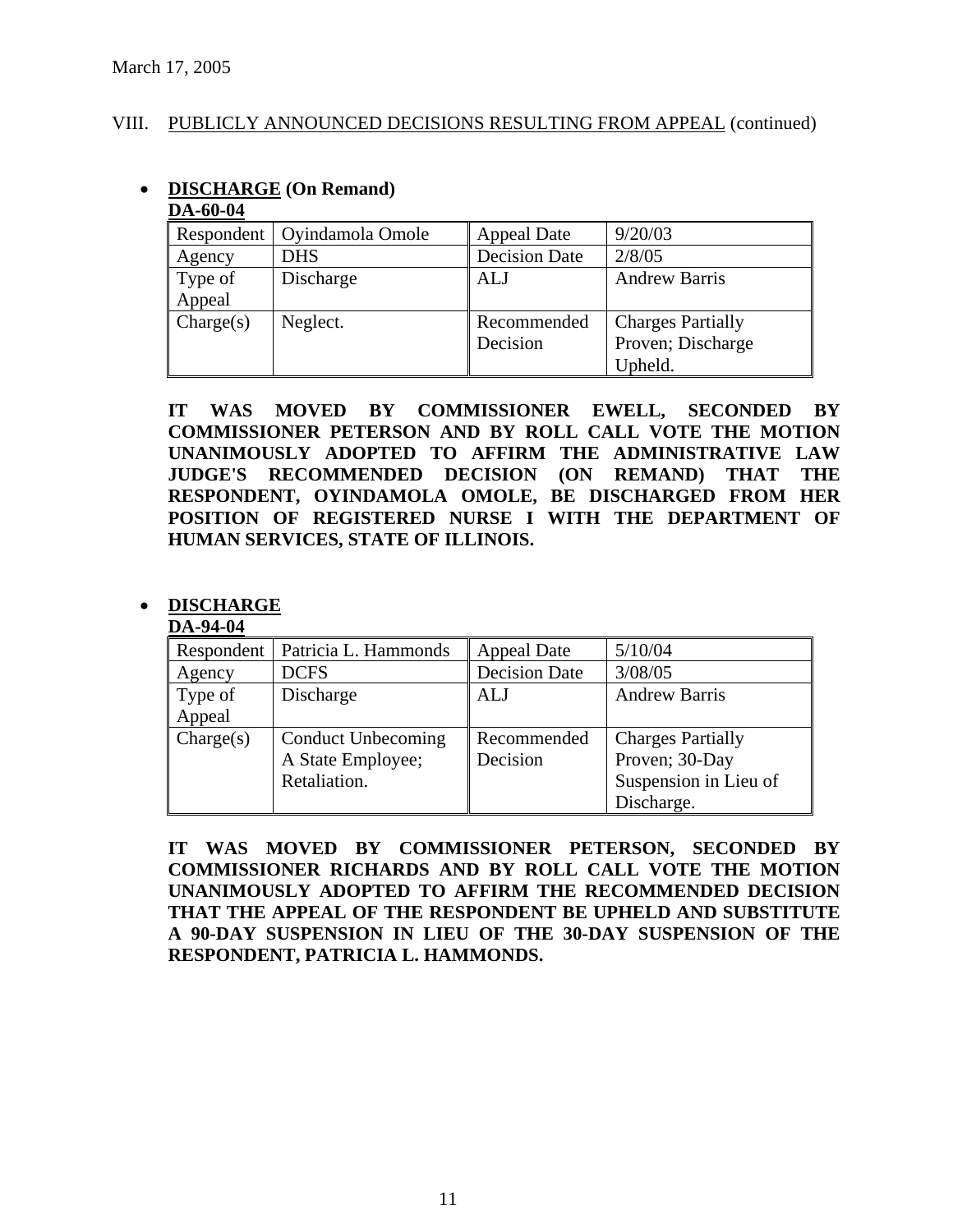### VIII. PUBLICLY ANNOUNCED DECISIONS RESULTING FROM APPEAL (continued)

## • **DISMISSAL**

### **DA-41-05**

|           | Respondent   Erik Cozzolino | <b>Appeal Date</b>   | 1/21/05               |
|-----------|-----------------------------|----------------------|-----------------------|
| Agency    | DOC                         | <b>Decision Date</b> | 2/15/05               |
| Type of   | Discharge                   | ALJ                  | Daniel Stralka        |
| Appeal    |                             |                      |                       |
| Change(s) | Non-Certified               | Recommended          | Appeal Withdrawn; ALJ |
|           | Employee.                   | Decision             | Recommends Dismissal. |

**IT WAS MOVED BY COMMISSIONER PETERSON, SECONDED BY COMMISSIONER EWELL AND BY ROLL CALL VOTE THE MOTION UNANIMOUSLY ADOPTED TO AFFIRM THE ADMINISTRATIVE LAW JUDGE'S RECOMMENDED DECISION THAT THE APPEAL OF THE RESPONDENT, ERIK COZZOLINO, BE DISMISSED.** 

#### • **RULE VIOLATION (On Remand) RV-01-02**

| Petitioner        | <b>Mark Thompson</b>                                   | <b>Appeal Date</b>      | 7/02/01                                                 |
|-------------------|--------------------------------------------------------|-------------------------|---------------------------------------------------------|
| Agency            | <b>IDPR</b>                                            | <b>Decision Date</b>    | 2/23/05                                                 |
| Type of<br>Appeal | <b>Rule Violation</b>                                  | <b>ALJ</b>              | <b>Andrew Barris</b>                                    |
| Change(s)         | <b>Politically Motivated</b><br>Geographical Transfer. | Recommended<br>Decision | <b>ALJ</b> Finds Transfer was<br>Politically Motivated. |

**IT WAS MOVED BY COMMISSIONER PETERSON, SECONDED BY COMMISSIONER EWELL AND BY ROLL CALL VOTE THE MOTION UNANIMOUSLY ADOPTED TO AFFIRM THE ADMINISTRATIVE LAW JUDGE'S RECOMMENDED FINDING IN RESPONSE TO THE ORDER OF THE CIRCUIT COURT DATED JUNE 27, 2003, THAT THE PETITIONER'S GEOGRAPHICAL TRANSFER TO SPRINGFIELD AND INTRAGENCY TRANSFER TO THE POSITION OF CHIEF OF ENFORCEMENT ADMINISTRATION WAS POLITICALLY MOTIVATED AND THE INTRAGENCY TRANSFER TO DEPUTY GENERAL COUNSEL WAS NOT POLITICALLY MOTIVATED.**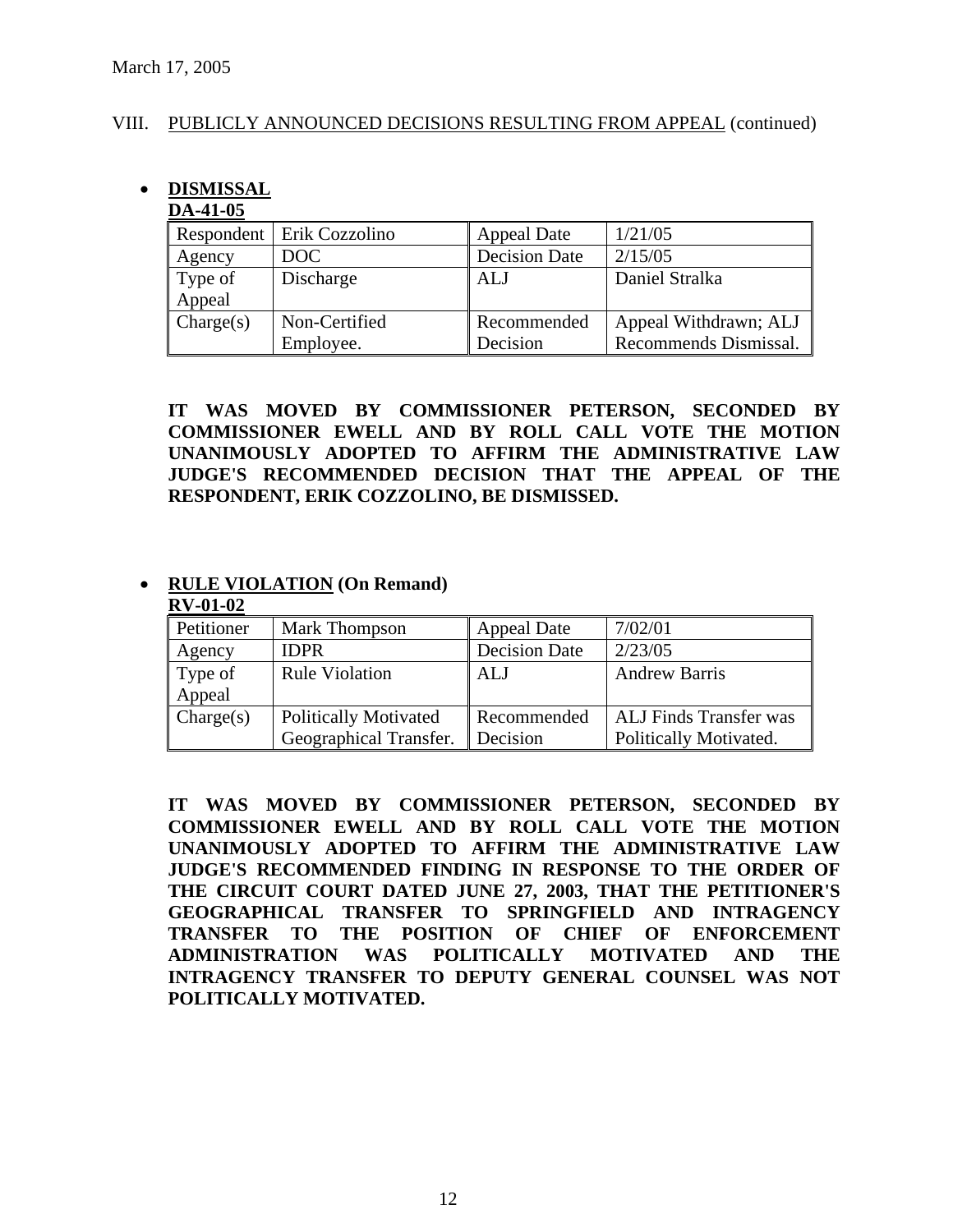### VIII. PUBLICLY ANNOUNCED DECISIONS RESULTING FROM APPEAL (continued)

# • **DISMISSAL**

### **DA-11-05**

| Respondent | Vincent Smith         | <b>Appeal Date</b>   | 7/23/04                |
|------------|-----------------------|----------------------|------------------------|
| Agency     | $\rm{HC^*}$           | <b>Decision Date</b> | 3/1/05                 |
| Type of    | Discharge             | <b>ALJ</b>           | Daniel Stralka         |
| Appeal     |                       |                      |                        |
| Change(s)  | Writing Inappropriate | Recommended          | Failure To Appear; ALJ |
|            | Threatening           | Decision             | Recommends Dismissal.  |
|            | Statements.           |                      |                        |

**IT WAS MOVED BY COMMISSIONER RICHARDS, SECONDED BY COMMISSIONER BUKRABA AND BY ROLL CALL VOTE THE MOTION UNANIMOUSLY ADOPTED TO AFFIRM THE ADMINISTRATIVE LAW JUDGE'S RECOMMENDED DECISION THAT THE RESPONDENT'S FAILURE TO APPEAR BY ORDER OF THE COMMISSION CONSTITUTES A DEFAULT RESULTING IN THE DISMISSAL OF THE APPEAL OF THE RESPONDENT, VINCENT SMITH.** 

\*Now known as Illinois Workers Compensation Commission.

## • **DISMISSAL**

| DA-38-05  |                                |                      |                        |
|-----------|--------------------------------|----------------------|------------------------|
|           | Respondent   Teresa Montgomery | <b>Appeal Date</b>   | 12/27/04               |
| Agency    | <b>DPA</b>                     | <b>Decision Date</b> | 3/1/05                 |
| Type of   | Discharge                      | <b>ALJ</b>           | <b>Andrew Barris</b>   |
| Appeal    |                                |                      |                        |
| Change(s) | Absenteeism.                   | Recommended          | Failure To Appear; ALJ |
|           |                                | Decision             | Recommends Dismissal.  |

### **IT WAS MOVED BY COMMISSIONER RICHARDS, SECONDED BY COMMISSIONER BUKRABA AND BY ROLL CALL VOTE THE MOTION UNANIMOUSLY ADOPTED TO AFFIRM THE ADMINISTRATIVE LAW JUDGE'S RECOMMENDED DECISION THAT THE RESPONDENT'S FAILURE TO APPEAR BY ORDER OF THE COMMISSION CONSTITUTES A DEFAULT RESULTING IN THE DISMISSAL OF THE APPEAL OF THE RESPONDENT, TERESA MONTGOMERY.**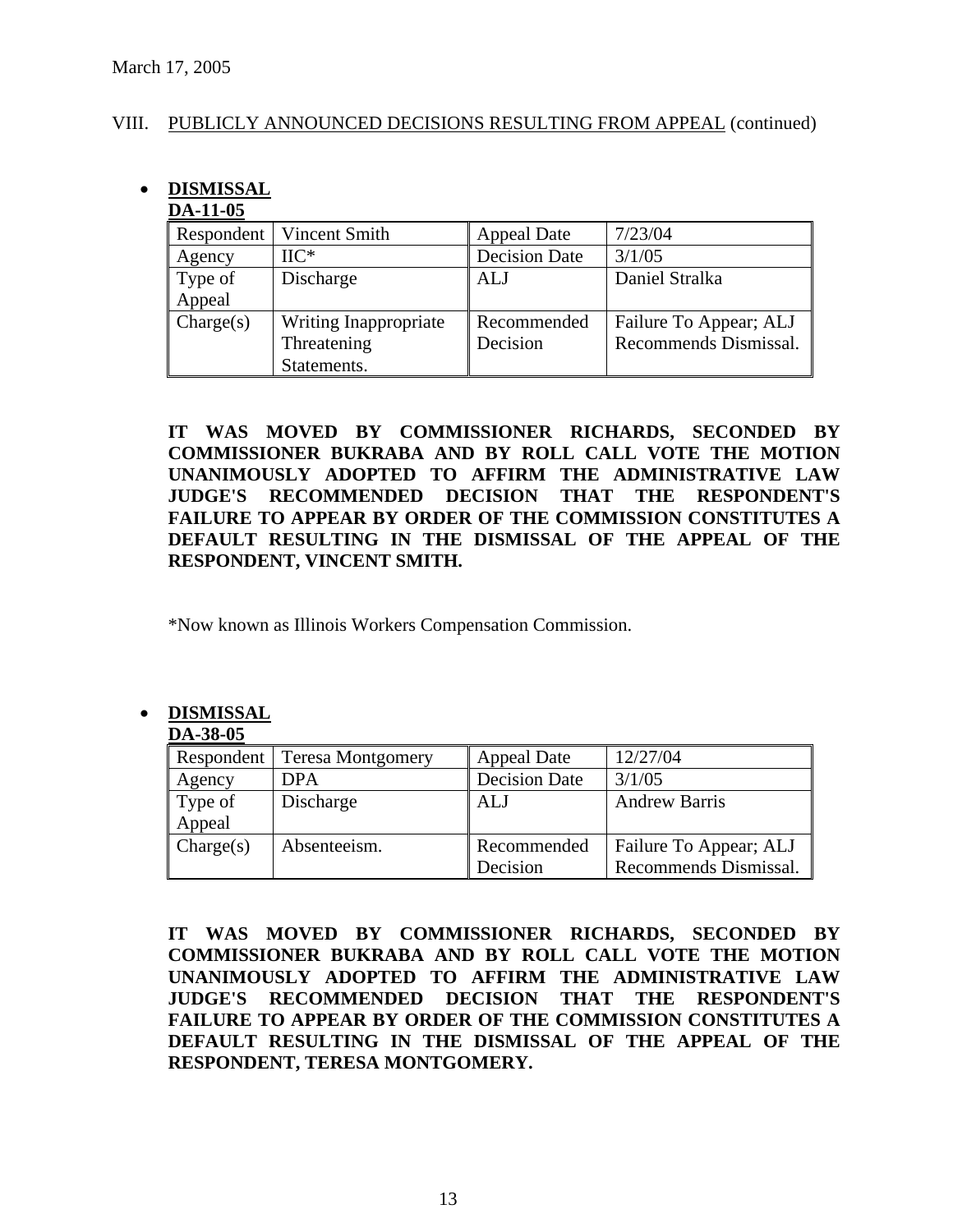### IX. APPEALS TERMINATED WITHOUT DECISION

## • **DISMISSAL**

### **DA-89-04**

| Respondent | Helene G. Schaefer       | <b>Appeal Date</b>   | 3/23/04               |
|------------|--------------------------|----------------------|-----------------------|
| Agency     | <b>DCFS</b>              | <b>Decision Date</b> | 2/15/05               |
| Type of    | Discharge                | ALJ                  | Daniel Stralka        |
| Appeal     |                          |                      |                       |
| Change(s)  | Breach of                | Recommended          | Settlement; ALJ       |
|            | Confidentiality; Failure | Decision             | Recommends Dismissal. |
|            | to Perform Supervisory   |                      |                       |
|            | Duties.                  |                      |                       |

**IT WAS MOVED BY COMMISSIONER EWELL, SECONDED BY COMMISSIONER PETERSON AND BY ROLL CALL VOTE THE MOTION UNANIMOUSLY ADOPTED TO AFFIRM THE ADMINISTRATIVE LAW JUDGE'S RECOMMENDED DECISION THAT THE APPEAL OF THE RESPONDENT, HELENE G. SCHAEFER, BE DISMISSED.** 

### • **DISMISSAL**

### **DA-12-05**

| Respondent | Audrey J. Edwards        | <b>Appeal Date</b>   | 7/29/04               |
|------------|--------------------------|----------------------|-----------------------|
| Agency     | <b>IDFPR</b>             | <b>Decision Date</b> | 3/01/05               |
| Type of    | Discharge                | <b>ALJ</b>           | Daniel Stralka        |
| Appeal     |                          |                      |                       |
| Change(s)  | Disorderly Conduct-      | Recommended          | Joint Stipulation To  |
|            | <b>Fighting on State</b> | Decision             | Dismiss; ALJ          |
|            | Property.                |                      | Recommends Dismissal. |

**IT WAS MOVED BY COMMISSIONER RICHARDS, SECONDED BY COMMISSIONER BUKRABA AND BY ROLL CALL VOTE THE MOTION UNANIMOUSLY ADOPTED TO AFFIRM THE ADMINISTRATIVE LAW JUDGE'S RECOMMENDED DECISION THAT THE APPEAL OF THE RESPONDENT, AUDREY J. EDWARDS, BE DISMISSED.**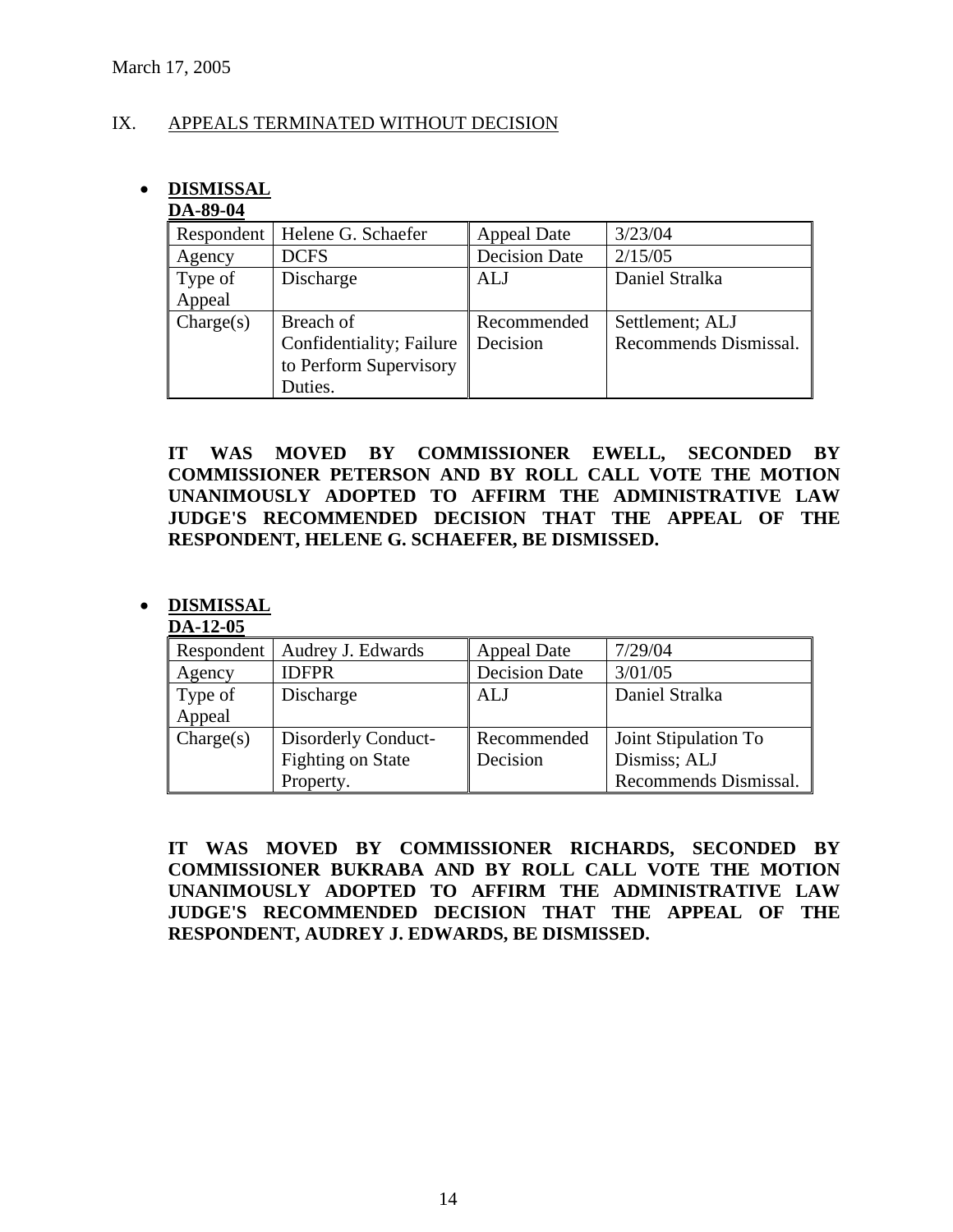### IX. APPEALS TERMINATED WITHOUT DECISION (continued)

# • **DISMISSAL**

### **DA-55-05**

|           | Respondent   Maurice Randle | <b>Appeal Date</b>   | 2/9/05                |
|-----------|-----------------------------|----------------------|-----------------------|
| Agency    | <b>DHS</b>                  | <b>Decision Date</b> | 3/1/05                |
| Type of   | Discharge                   | ALJ                  | Daniel Stralka        |
| Appeal    |                             |                      |                       |
| Change(s) | Conduct Unbecoming;         | Recommended          | Appeal Withdrawn; ALJ |
|           | Unauthorized Absence.       | Decision             | Recommends Dismissal. |

**IT WAS MOVED BY COMMISSIONER RICHARDS, SECONDED BY COMMISSIONER EWELL AND BY ROLL CALL VOTE THE MOTION UNANIMOUSLY ADOPTED TO AFFIRM THE ADMINISTRATIVE LAW JUDGE'S RECOMMENDED DECISION THAT THE APPEAL OF THE RESPONDENT, MAURICE RANDLE, BE DISMISSED.** 

### X. AMENDMENTS IN CLASS SPECIFICATIONS

### **A. The following class title was submitted for establishment by the Director of Central Management Services:**

Current Position Title Proposed Position Title

New Position Revenue Computer Audit Specialist

### **Recommendation For Commission Action**

Assistant Executive Director Barris informed the Commission that he spoke to John Logsdon regarding a new classification titled Revenue Computer Audit Specialist (RCAS). Logsdon informed Barris that there were no objections from the union regarding the new classification and the new class was necessary to address the skills needed for a senior tax auditor trained in utilizing computer-auditing software. Mr. Walsh and Mr. Rowland, Department of Revenue employees impacted by the amendment, confirmed this information and spoke in support of it.

### **IT WAS MOVED BY COMMISSIONER RICHARDS, SECONDED BY COMMISSIONER EWELL AND THE MOTION UNANIMOUSLY ADOPTED TO APPROVE THE ESTABLISHMENT OF THE CLASS SPECIFICATIONS FOR THE FOLLOWING CLASS TO BE EFFECTIVE APRIL 1, 2005.**

Revenue Computer Audit Specialist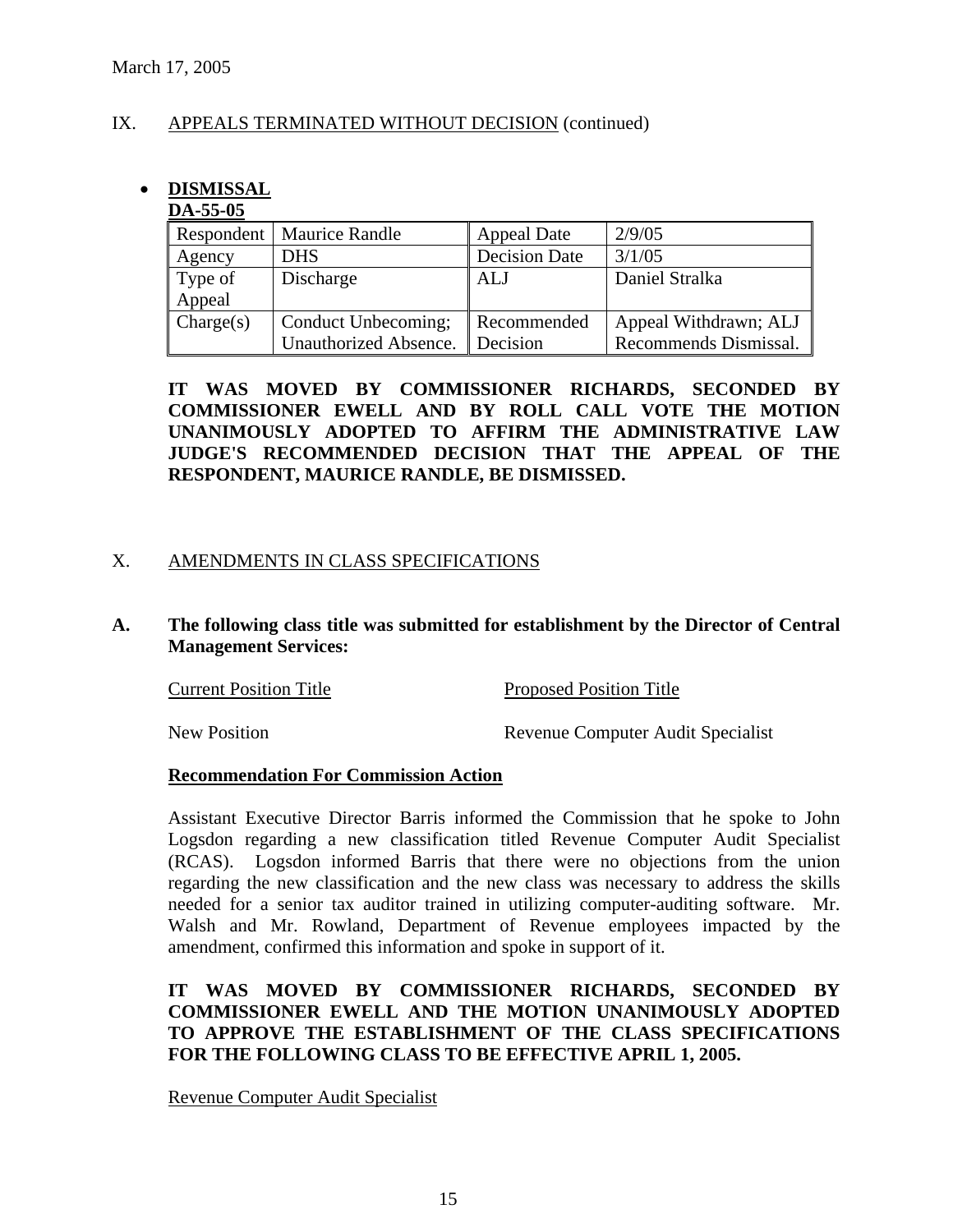### X. AMENDMENTS IN CLASS SPECIFICATIONS (continued)

### **B. The following class title was submitted for establishment by the Director of Central Management Services:**

| <b>Current Position Title</b> | <b>Proposed Position Title</b> |
|-------------------------------|--------------------------------|
| <b>New Position</b>           | Elevator Inspector             |

### **Recommendation For Commission Action**

Assistant Executive Director Barris informed the Commissioners that the new position of Elevator Inspector would consist of two positions - one based in Chicago and the other based in Springfield. Barris stated that if an elevator accident involving more than \$1,000.00 occurred anywhere in the State of Illinois, one of the two Elevator Inspectors would investigate the accident. Commissioner Peterson asked what the qualifications for the position were. Barris stated that the inspectors were required to possess certification as a Qualified Elevator Inspector by the American Society of Mechanical Engineers.

### **IT WAS MOVED BY COMMISSIONER RICHARDS SECONDED BY COMMISSIONER EWELL AND THE MOTION UNANIMOUSLY ADOPTED TO APPROVE THE ESTABLISHMENT OF THE CLASS SPECIFICATIONS FOR THE FOLLOWING CLASS TO BE EFFECTIVE APRIL 1, 2005.**

Elevator Inspector

**IT WAS MOVED BY COMMISSIONER RICHARDS, SECONDED BY COMMISSIONER PETERSON AND THE MOTION UNANIMOUSLY ADOPTED TO DISAPPROVE ANY CLASS SPECIFICATIONS RECEIVED BY THE COMMISSION NOT CONTAINED IN THIS REPORT TO ALLOW ADEQUATE STUDY.** 

### XI. STAFF REPORT

- On April 13, 2005 Chairman Kolker and Sandra Guppy will attend a Senate Appropriation Hearing regarding the Commission's FY06 budget.
- Assistant Executive Director Drew Barris has submitted invitations for an unpaid intern to the local universities and hopefully will begin the interview process before the summer.